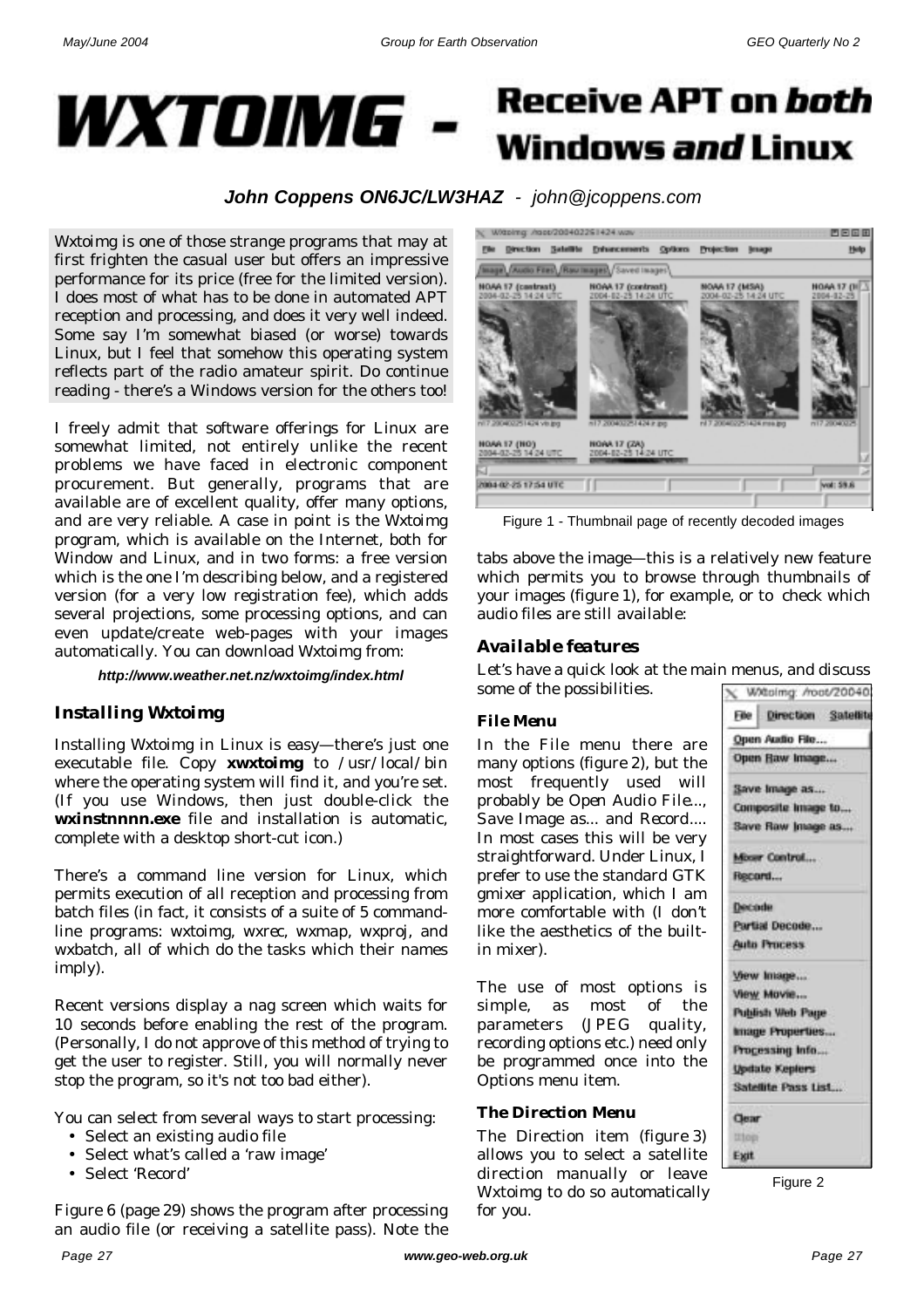#### *The Satellites Menu*

The Satellite menu permits selecting the satellite manually, if for some reason the program gets confused by very weak signals or strange schedules (figure 4).

#### *The Enhancements Menu*

Interesting though, are the enhancements you can select. I haven't seen another program that permits so many excellent and different—algorithms for processing the received imagery. For example, the '*ZA'* infrared enhancement is excellent where intense storms develop, as the normal IR image tends to saturate in the white clouds; the ZA remaps the intensities and nicely shows the storms centres.

The '*NO'* enhancement, which colours clouds starting at -25°C or so, down to -90°C is very useful. We had some very severe storms here in Argentina a couple of months ago, and they were very nicely rendered using this mode (I even warned the local Civil Defence authorities).

All the time, temperature at the cursor position is available on the screen (except for a bug, that stops the display of temperature after saving a file—I've notified the problem to the author). The value corresponds quite well with reality.

#### *Options*

The Options menu (figure 8) is the most complicated—I had never really considered that the actual reception of images depended on so many factors! Under the Options menu, several items are available that normally are only used when postprocessing images, such as *despeckling*, and *sharpening*. The despeckling algorithm works fine on removing shot-noise. I was originally very sceptical about despeckling, having tried several algorithms on other programs, but I must admit that the one implemented in *Wxtoimg* works very well!

*Interpolate* makes a brave try to interpolate the video (or the audio) and double the resolution. This succeeds in some images: in others the image just gets larger without noticeable improvement. The *Noise Filter* works, but, as expected also removes some of the details of the image, which is really unavoidable, I guess...

*Illumination Compensation*, again makes a brave attempt to compensate for predictable variations of light conditions in the images. Though the images do improve,

in extreme cases the image gets too noisy because of the increased gain applied.

*Active APT Satellites* lets you select, as the name implies, the satellites for which Kepler elements have to be fetched from the Web, and which have to be monitored. On the same menu, you can program the satellite's frequency (to control a receiver, for example), and assign a priority in case two satellites have overlapping passes.

*Ground Station Data* is where you input your station information (name, latitude and lonbgitud), though the registered version has the possibility of synchronising with the NMEA data stream from a GPS receiver (I use the Internet to sync the PC's clock and a program called *Chrony*).

*Recording Options* offers the following four methods to initiate recording:

- Start using WEFAX start tones
- Record when a 2400 Hz tone is detected (with safeguards at the beginning and end, the method that I normally use)
- Record when the sound level rises nice if you have a squelch implemented in your receiver, preferably a toneactivated squelch.
- Record when an APT satellite is overhead. The program has its own orbital prediction program built-in so it can activate the receiver using those data. In my particular location this system is not very useful because I'm actually living on the side of a rather steep hill; in some directions I have a minimum elevation of 25° to 30° while in other azimuths I can actually receive the satellite till it is under the horizon—this defeats the minimum elevation setting for me. To paint it another way: I have only sunsets, the sun rises well behind the 'mountain'.

Just one final option— it really goes on and on—is *Map overlay*, which even permits you to select how the maps are going to be applied to the images, how detailed they're going to be, the colours and line widths used to display boundaries, etc.

#### *Projections*

The projections menu item (figure 5) is the one most restricted from the registered version, I guess. It offers three projections:

- Normal (as sent by the satellite)
- Equidistant cylindrical, a projection which I particularly have little use for
- And Eckert IV, which is a very



Figure 3

|                     | Satellite Enhancemen |
|---------------------|----------------------|
| Autodetect          |                      |
| Autodetect APT      |                      |
|                     | Autodetect WEFAX     |
| $^{\circ}$ NOAA     |                      |
|                     | A Meteor (series 3)  |
|                     | A Meteor (series 2)  |
| <sup>A</sup> Resurs |                      |
| <b>Okean</b>        |                      |
| $\sim$ SICH         |                      |
| $^{\circ}$ NOAA 12  |                      |
| $^{\circ}$ NOAA 14  |                      |
| $^{\circ}$ NOAA 15  |                      |
| ← NOAA 16           |                      |
| + NOAA 17           |                      |
| A Meteosat          |                      |
| $\sim$ GOES         |                      |
| $-$ GMS             |                      |

Figure 4

| Projection Image |                                      |  |
|------------------|--------------------------------------|--|
|                  | + Normal                             |  |
|                  |                                      |  |
|                  | <sup>6</sup> Mercator                |  |
|                  | <sup>6</sup> Equidistant Cylindrical |  |
|                  | <sup>6</sup> Equal-Area Cylindrical  |  |
|                  | <b>C Eckert IV</b>                   |  |
|                  | <sup>6</sup> Eckert VI               |  |
|                  | <b>C. McDwelde</b>                   |  |
|                  | A Miller                             |  |
|                  | A Lambert Polar Equal-Area           |  |
|                  | A Polar Stereographic                |  |
|                  | A Polar Azimuthal Equidistant        |  |
|                  | Orthographic                         |  |

Figure 5 Projection menu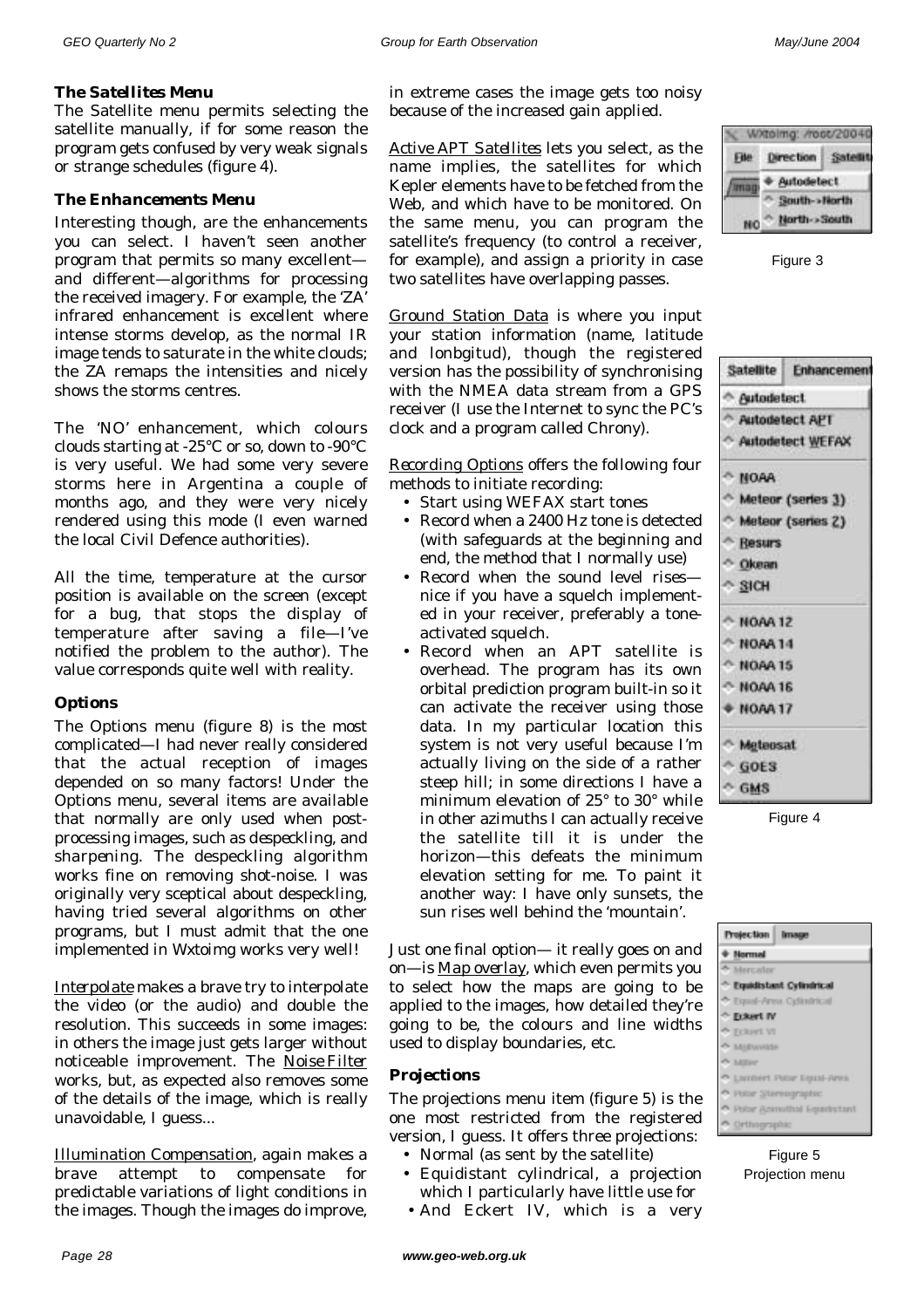

Figure 6: Wxtoimg running



Figure 7 - A two-pass composition of NOAA-17 multispectral analysis images